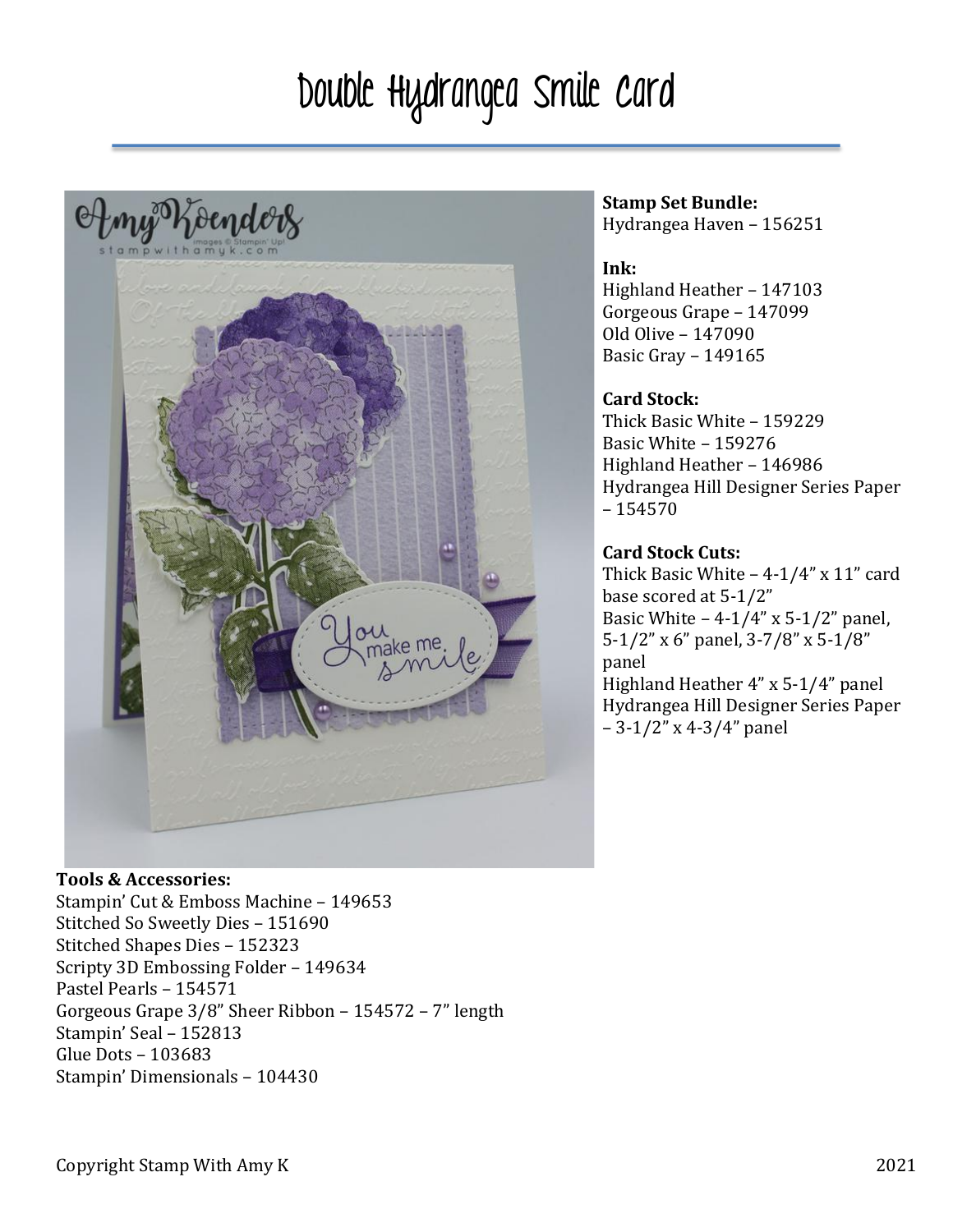

- 1. Emboss the 4-1/4" x 5-1/2" panel of Basic White card stock with the Scripty 3D Embossing Folder.
- 2. Adhere the embossed panel with Multipurpose Liquid Glue to the front of the Thick Basic White card base.
- 3. Cut the 3-1/2" x 4-3/4" panel of Hydrangea Hill DSP with the largest rectangle die from the Stitched So Sweetly Dies.
- 4. Adhere the die cut panel centered over the card front with Stampin' Seal.
- 5. Stamp the outline hydrangea image from the Hydrangea Haven stamp set in Basic Gray ink two times on the  $5-1/2$ " x 6" panel of Basic White card stock.
- 6. Stamp the solid stem and leaf image from the Hydrangea Haven stamp set in Old Olive ink over the outlined images.
- 7. Stamp the solid hydrangea flower image from the Hydrangea Haven stamp set in Highland Heather ink on one of the outlined flowers.
- 8. Stamp the single flower image from the Hydrangea Haven stamp set several times in Highland Heather ink across the Highland Heather flower to highlight some of the outlined images.
- 9. Ink the solid hydrangea flower image in Gorgeous Grape ink, stamp it on scrap paper and then stamp it over the other outlined flower image.
- 10. Stamp the single flower image from the Hydrangea Haven stamp set several times in Gorgeous Grape ink across the Gorgeous Grape flower to highlight some of the outlined images.
- 11. Cut both flowers out with the coordinating die from the Hydrangea Dies.
- 12. Adhere the die cut flowers on the left side of the card front with Glue Dots.
- 13. Adhere the length of Gorgeous Grape 3/8" Sheer Ribbon to the lower right area of the card front with Stampin' Seal, as shown. Trim the ends as needed.
- 14. Stamp the sentiment from the Hydrangea Haven stamp set in Gorgeous Grape ink on the 5-1/2"  $x$  6" panel of Basic White card stock.
- 15. Cut the sentiment out with the second smallest oval die from the Stitched Shapes Dies.
- 16. Adhere the die cut sentiment with Stampin' Dimensionals to the card front.
- 17. Add three Highland Heather pearls from the Pastel Pearls pack around the sentiment, as shown.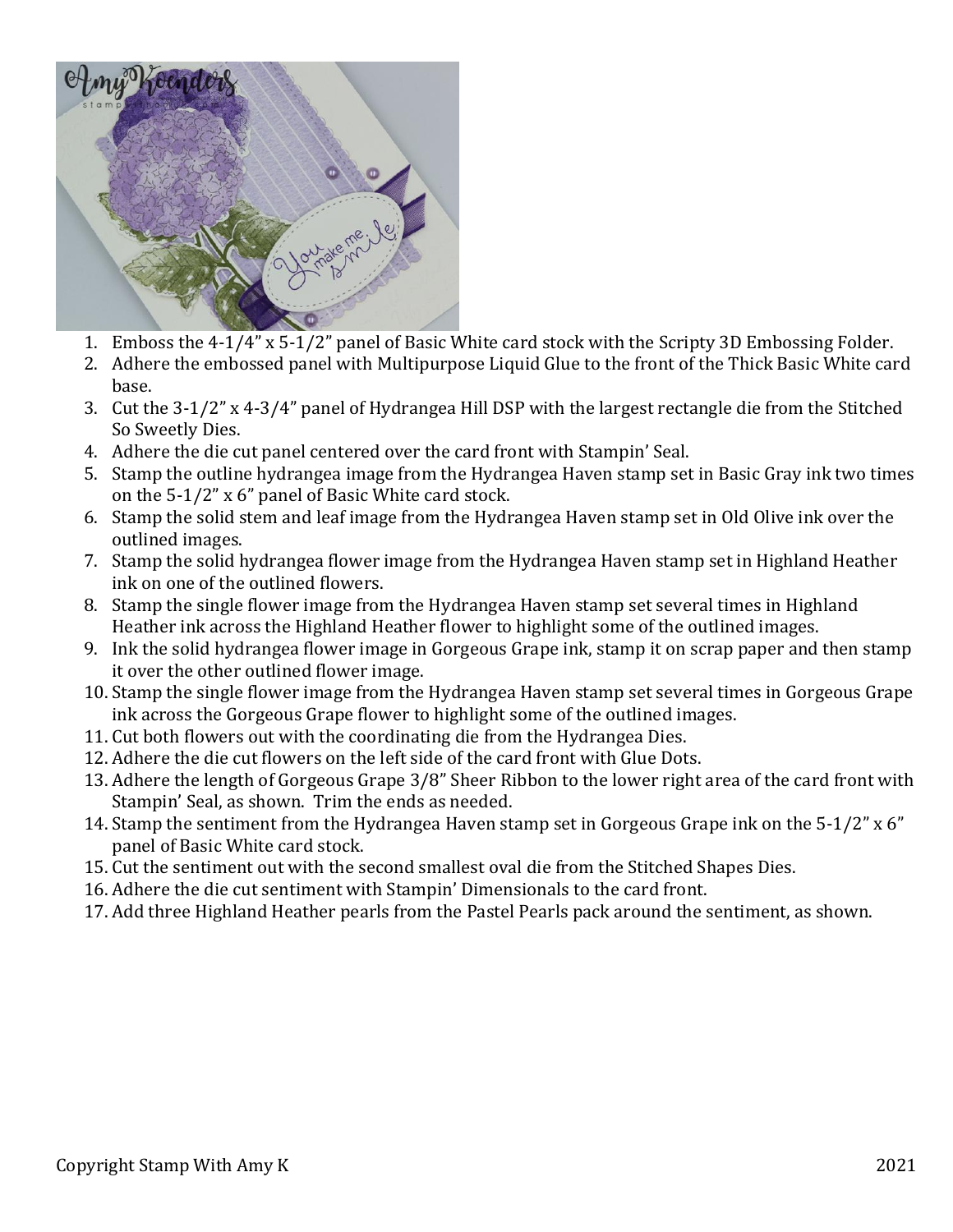

- 18. Stamp the outline hydrangea image from the Hydrangea Haven stamp set in Basic Gray ink on the 3- $7/8$ " x  $5-1/8$ " panel of Basic White card stock.
- 19. Stamp the solid stem and leaf image from the Hydrangea Haven stamp set in Old Olive ink over the outlined image.
- 20. Stamp the solid hydrangea flower image from the Hydrangea Haven stamp set in Highland Heather ink on the outlined flower.
- 21. Stamp the single flower image from the Hydrangea Haven stamp set several times in Highland Heather ink across the Highland Heather flower to highlight some of the outlined images.
- 22. Adhere the stamped panel to the 4" x 5-1/4" panel of Highland Heather card stock with Stampin' Seal.
- 23. Adhere the layered panel inside the Thick Basic White card base with Stampin' Seal.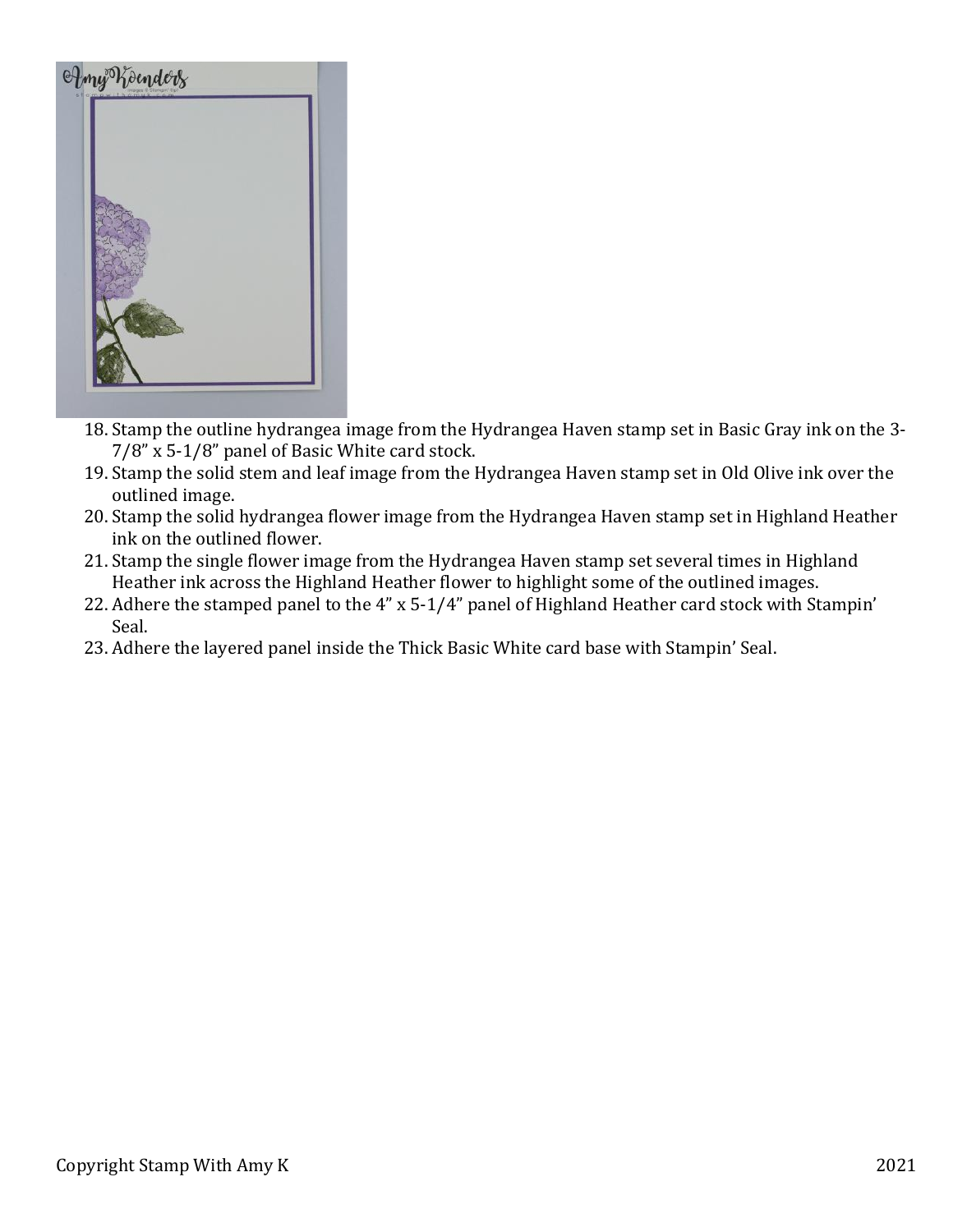# Hydrangea Encouragement Card



#### **Stamp Set Bundle:** Hydrangea Haven - 156251

# **Ink:**

Gorgeous Grape - 147099 Old Olive – 147090 Tuxedo Black Memento Ink – 132708 Stampin' Blends Combo Pack Markers:

- Highland Heather 154887
- Misty Moonlight 153108
- $\bullet$  Old Olive 154892
- Purple  $Poss 154896$
- Seaside Spray 154901

## **Card Stock**:

Highland Heather - 146986 Old Olive – 100702 Purple Posy - 150881 Seaside Spray - 150883 Basic White - 159276 Hydrangea Hill Designer Series Paper -154570

### **Card Stock Cuts:**

Highland Heather  $- 5-1/2$ " x 8-1/2" card base scored at 4-1/4" Old Olive  $-3$ " x  $3$ " panel Purple  $Poss - 1"$  x 5" panel Seaside Spray – 3" x 4-3/4" panel, 1" x 5" panel, 4-1/8" x 5-3/8" panel Basic White  $-4-1/2$ " x 5-1/4" panel, 2-3/4" x 4-1/2" panel, 4" x 5-1/4" panel Hydrangea Hill Designer Series Paper  $-4-1/4$ " x 5-1/2" panel

# **Tools & Accessories:**

Copyright Stamp With Amy K 2021 Stampin' Cut & Emboss Machine - 149653 Ornate Floral 3D Embossing Folder – 152725 3/8" Gorgeous Grape Sheer Ribbon – 154572 – 5" length Pastel Pearls – 154571 Glue Dots – 103683 Multipurpose Liquid Glue – 110755 Stampin' Dimensionals – 104430 Mini Stampin' Dimensionals – 144108 Stampin' Seal – 152813 Basic White Medium Envelope – 159236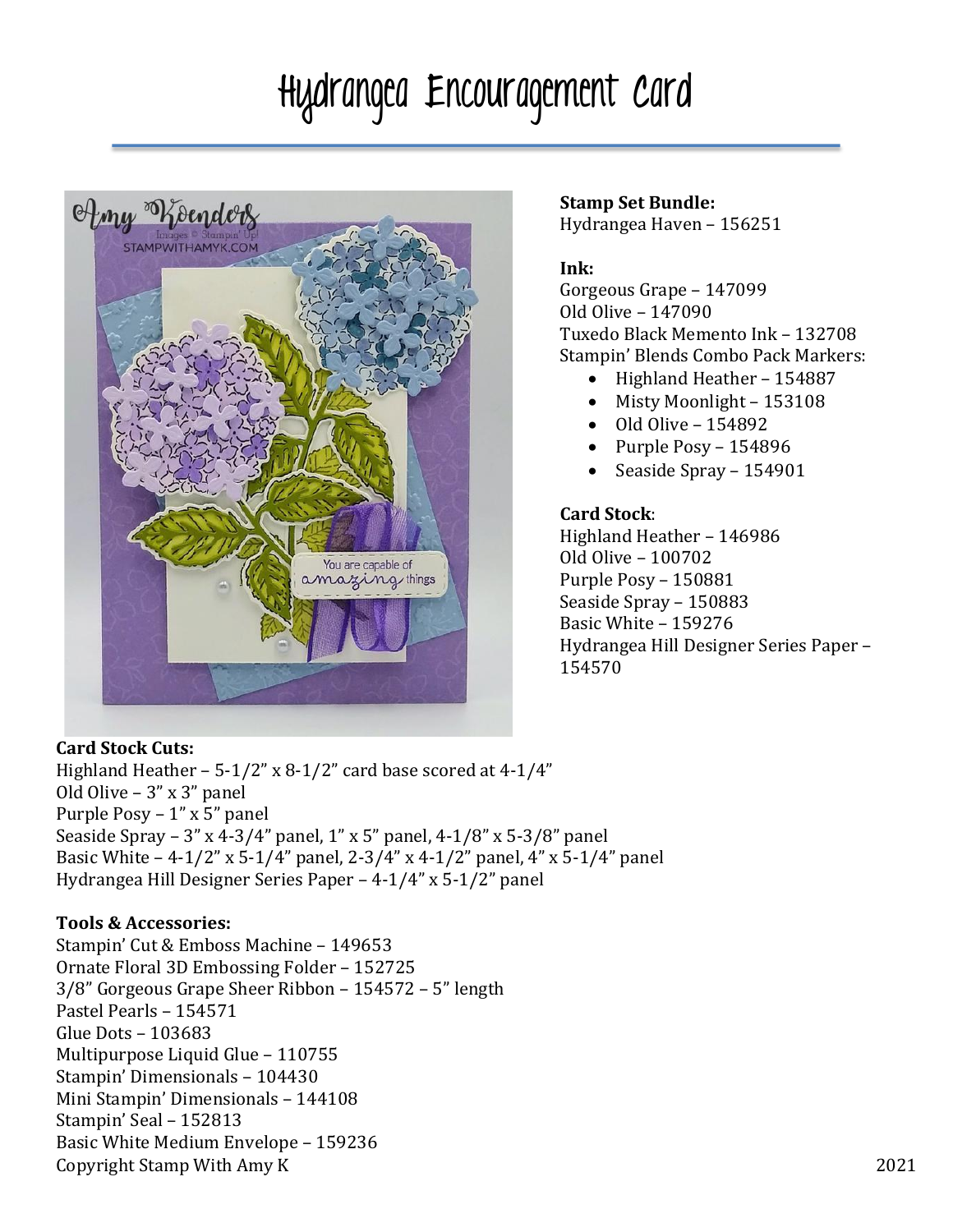

- 1. Adhere the  $4-1/4$ " x  $5-1/2$ " panel of Hydrangea Hill DSP to the Highland Heather card base with Multipurpose Liquid Glue.
- 2. Emboss the 3" x 4-3/4" panel of Seaside Spray cardstock with the Ornate Flowers 3D Embossing Folder.
- 3. Adhere the embossed panel at an angle to the card front using Stampin' Seal.
- 4. Stamp the leaf image from the Hydrangea Haven stamp set in Old Olive Ink on the 2-3/4" x 4-1/2" panel of Basic White card stock up the right side and angled to the left, as shown.
- 5. Color the stamped leaves with Light and Dark Old Olive Stampin' Blends Markers.
- 6. Adhere the stamped panel to the card front with Stampin' Dimensionals so that it is centered top to bottom and left to right.
- 7. Stamp the large hydrangea image from the Hydrangea Haven stamp set in Tuxedo Black Memento Ink twice on the  $4-1/2$ " x 5-1/4" panel of Basic White card stock.
- 8. Color the leaves on both flowers with the Light and Dark Old Olive Stampin' Blends Markers.
- 9. Color one of the hydrangea blooms in entirely using the Light Purple Posy Stampin' Blends Marker.
- 10. Randomly color the flowers on the bloom using the Dark Purple Posy and Light and Dark Highland Heather Stampin' Blends Markers.
- 11. Color the other hydrangea bloom in entirely using the Light Seaside Spray Stampin' Blends Marker.
- 12. Randomly color the flowers on the bloom in using the Dark Seaside Spray and the Light and Dark Misty Moonlight Stampin' Blends Markers.
- 13. Cut the images out with the coordinating die from the Hydrangea Dies.
- 14. Cut the detailed branch and leaf twice from the panel of Old Olive cardstock with the die from the Hydrangea Dies.
- 15. Adhere the detailed die cuts to the colored hydrangea die cuts using tiny drops of Multipurpose Liquid Glue.
- 16. Cut the 1" x 5" strip of Purple Posy card stock with the row of flowers die from the Hydrangea Dies.
- 17. Cut the 1" x 5" strip of Seaside Spray cardstock with the row of flowers die from the Hydrangea Dies.
- 18. Adhere the flowers to the coordinating bloom with Glue Dots and Mini Stampin' Dimensionals.
- 19. Adhere the Seaside Spray hydrangea to the card front with Glue Dots.
- 20. Adhere the Purple Posy hydrangea to the card front with Stampin' Dimensionals.
- 21. Adhere the length of Gorgeous Grape 3/8" Sheer Ribbon to the lower right area of the card front in a "z", as shown, with Stampin' Seal.
- 22. Stamp the sentiment from the Hydrangea Haven stamp set in Gorgeous Grape Ink on the  $4-1/2$ " x 5-1/2" panel of Basic White card stock.
- 23. Cut the out with the small rectangle die from the Hydrangea Dies.
- 24. Adhere the sentiment over the ribbon with Stampin' Dimensionals.

Copyright Stamp With Amy K 2021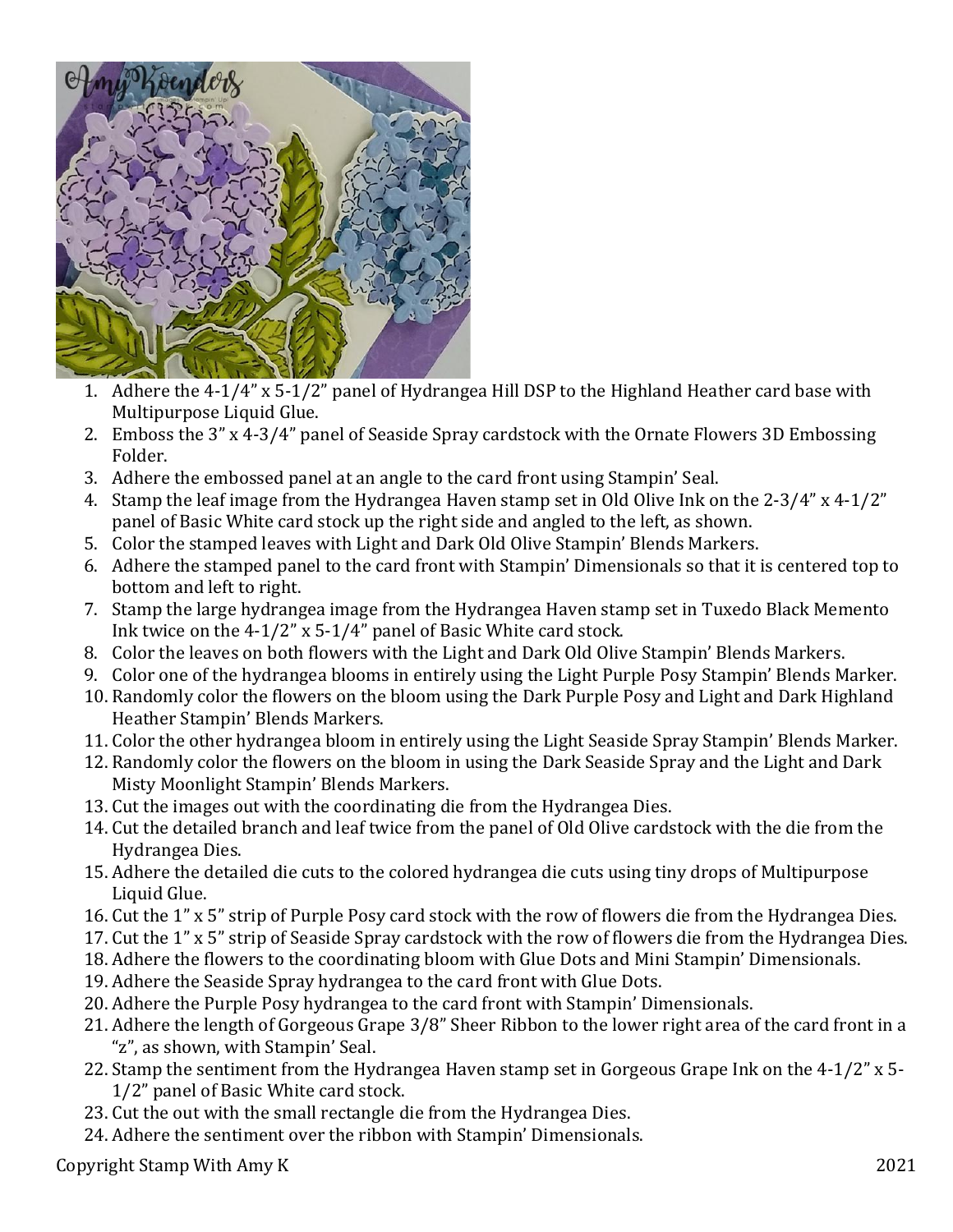25. Adhere two Seaside Spray pearls from the Pastel Pearls to the card front. Amy Koendors



- 26. Ink the hydrangea image from the Hydrangea Haven stamp set with Gorgeous Grape on the flower and Old Olive on the stem, stamp it on scrap paper twice and then stamp it on the  $4$ " x 5-1/4" Basic White card stock panel.
- 27. Stamp the sentiment from Hydrangea Haven stamp set in Gorgeous Grape Ink over the hydrangea image.
- 28. Adhere the Basic White panel to the  $4-1/8$ " x 5-3/8" panel of Seaside Spray card stock with Stampin' Seal.
- 29. Adhere the layered panel to the inside of the Highland Heather card base with Stampin' Seal.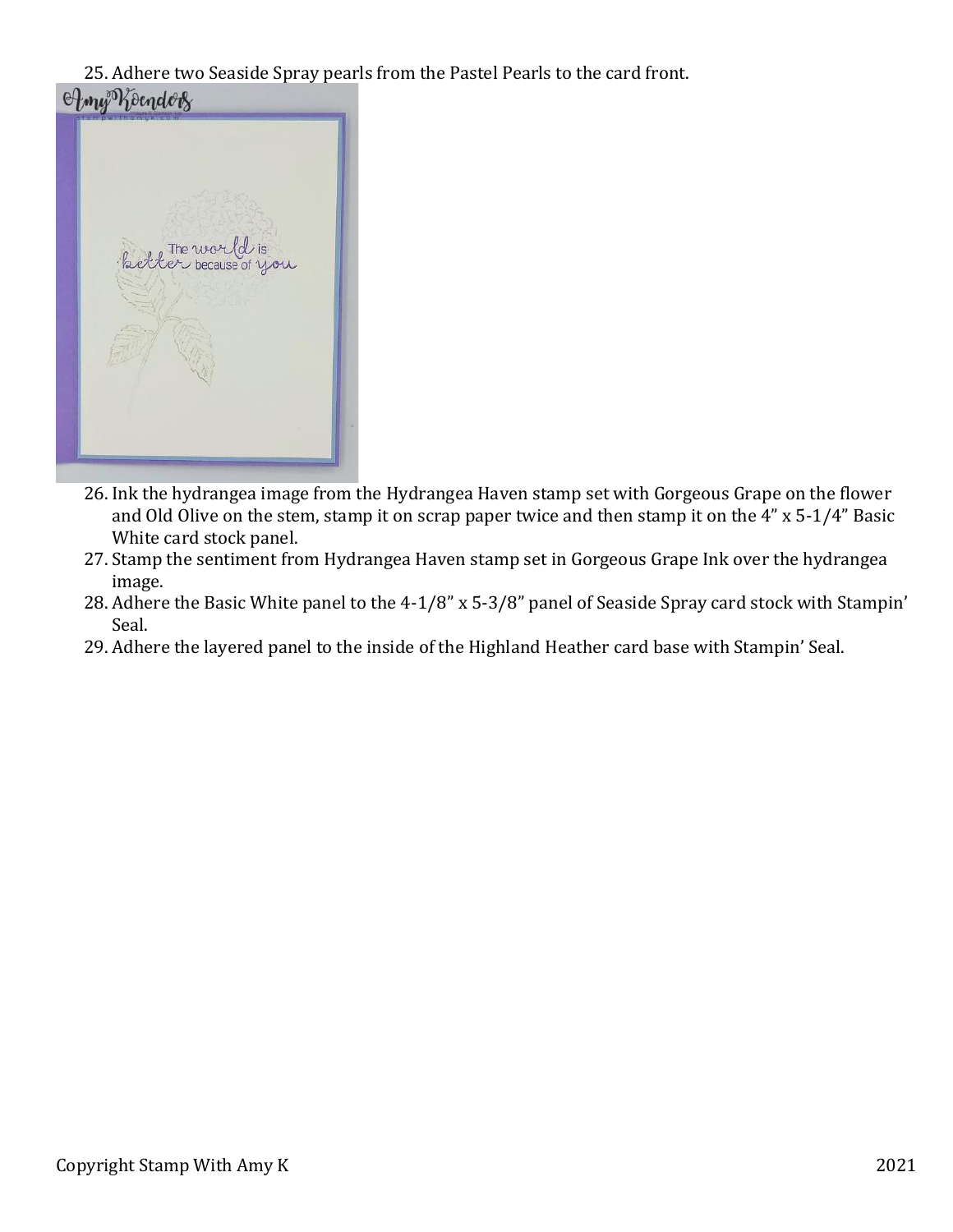# Hydrangea Hill Appreciate The Little Things Card

Amy Roenders



## **Stamp Set Bundle:**

Hydrangea Haven - 156251

# **Ink:**

Gorgeous Grape - 147099 Tuxedo Black Memento Ink – 132708 Stampin' Blends Combo Pack Markers:

- Highland Heather 154887
- Misty Moonlight 153108
- Purple  $Poss 154896$

# **Card Stock:**

Purple Posy - 150882 Misty Moonlight - 153081 Mossy Meadow – 133676 Old Olive – 100702 Basic White – 159276 Hydrangea Hill Desginer Series Paper -154570 Hydrangea Hill Mercury Glass Designer Acetate – 154574

# **Card Stock Cuts:**

Purple Posy – 4-1/4" x 11" card base scored at  $5-1/2$ " Misty Moonlight – two  $4$ " x 5-1/4" panels Mossy Meadow – two  $4$ " x  $4-1/2$ " panels Old Olive – two  $4$ " x  $4-1/2$ " panels Basic White  $-1-1/2$ " x 2-3/4" panel, 3-7/8" x 5-1/8" panel Hydrangea Hill Desginer Series Paper –  $3-7/8$ " x 5-1/8" panel, 4" x 5" panel Hydrangea Hill Mercury Glass Designer Acetate  $- 3-1/2$ " x 4-3/4" panel

### **Tools & Accessories:**

Stampin' Cut & Emboss Machine - 149653 Flowers for Every Season Ribbon Combo Pack – 153620 – 10" length Multipurpose Liquid Glue – 110755 Glue Dots - 103683 Stampin' Dimensionals – 104430 Take Your Pick Tool - 144107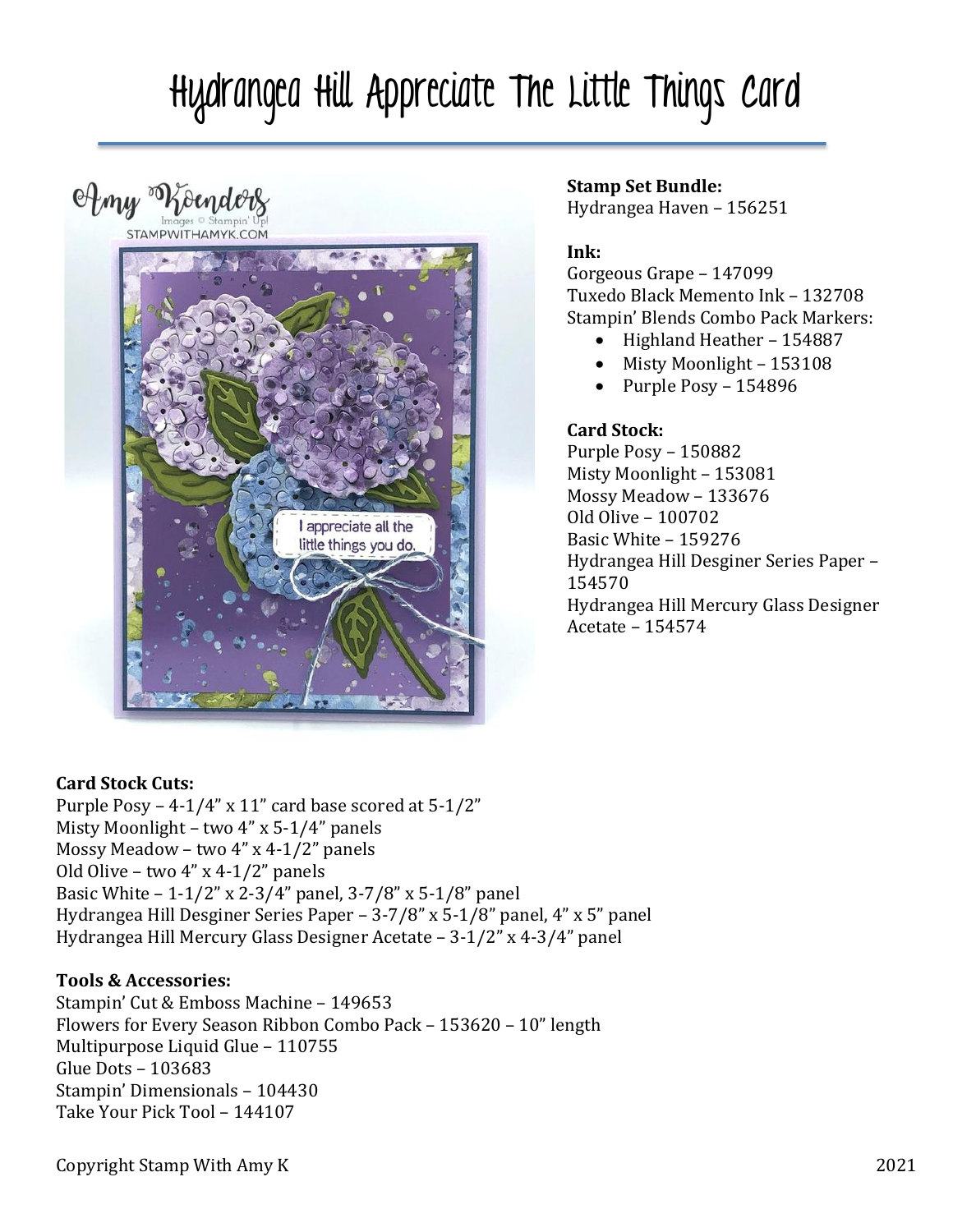

- 1. Adhere the  $3-7/8$ " x  $5-1/8$ " panel of Hydrangea Hill DSP to one of the  $4$ " x  $5-1/4$ " panels of Misty Moonlight card stock with Multipurpose Liquid Glue.
- 2. Peel off the silver backing paper from the panel of Hydrangea Hill Mercury Glass Designer Acetate.
- 3. Adhere the Hydrangea Hill Mercury Glass Designer Acetate the panel to the center of the card front by applying Glue Dots under the "printed" sections of the panel.
- 4. Adhere the layered panel to the front of the Purple Posy card base with Stampin' Dimensionals.
- 5. Cut the solid leaves and stem from one of the  $4''$  x  $4-1/2''$  panels of Mossy Meadow card stock with the die from the Hydrangea Dies. Snip the flower die cut off the top of the die cut.
- 6. Cut the solid leaves and stem from one of the  $4''$  x 4-1/2" panels of Old Olive card stock with the die from the Hydrangea Dies. Snip the flower die cut off the top of the die cut.
- 7. Cut the detailed leaves and stems from the remaining  $4''$  x  $4-1/2''$  panel of Mossy Meadow card stock with the die from the Hydrangea Dies.
- 8. Cut the detailed leaves and stems from the remaining  $4''$  x  $4-1/2''$  panel of Old Olive card stock with the die from the Hydrangea Dies
- 9. Adhere the detailed Mossy Meadow stem and leaves die cut to the Old Olive solid stem and leaves die cut with Multipurpose Liquid Glue.
- 10. Adhere the detailed Old Olive stem and leaves die cut to the Mossy Meadow solid stem and leaves die cut with Multipurpose Liquid Glue.
- 11. Cut three flower tops from the 4" x 5" panel of Hydrangea Hill DSP with the die from the Hydrangea Dies. Cut each flower from a printed flower on the paper – ending with three differently colored flowers. Note: The die does not cut the flower perfectly, just center the die over the flower and cut.
- 12. Use the Take Your Pick tool to push up the cut petals on each of the die cut flowers.
- 13. Cut the leaves and stems apart, as shown in the photos below.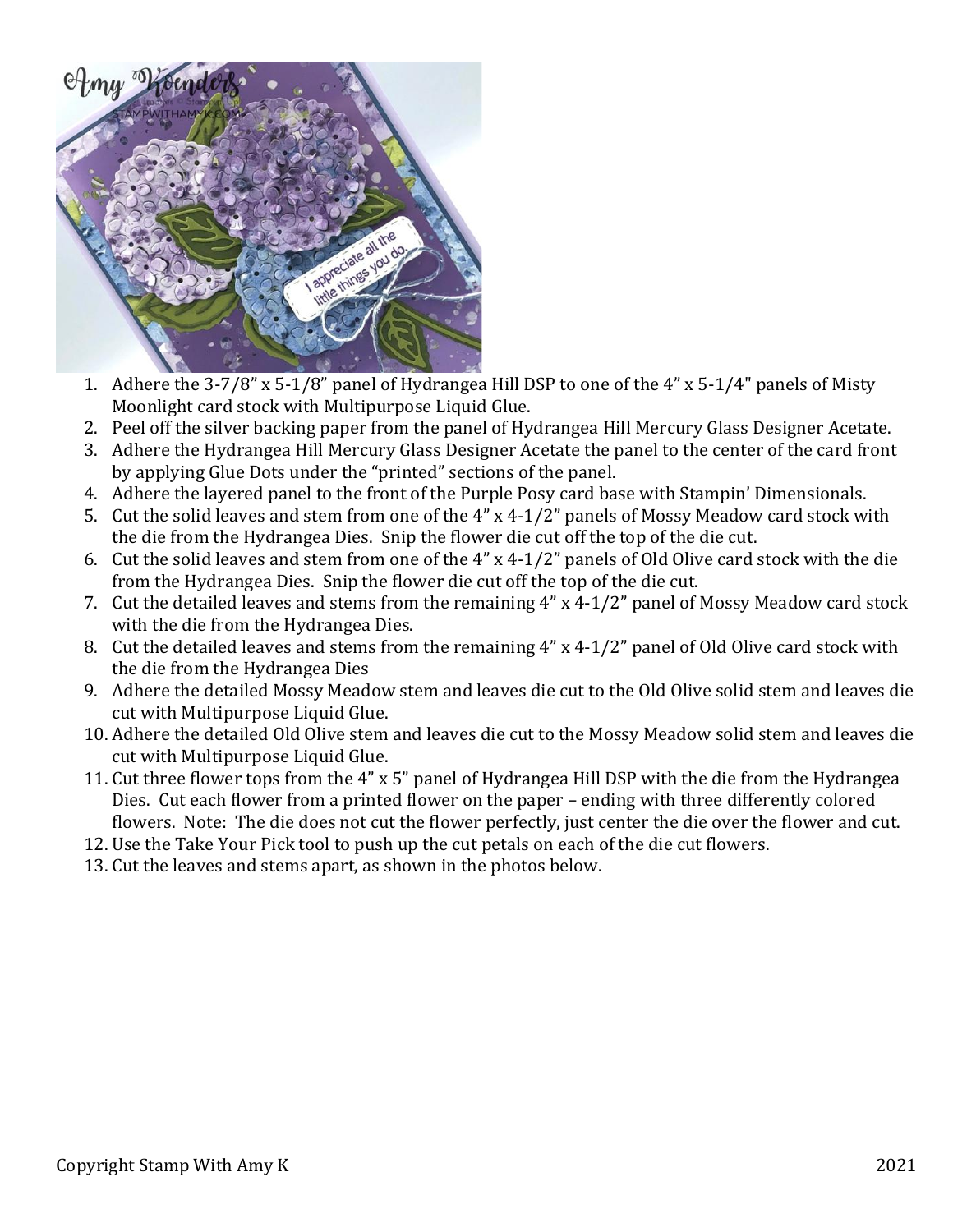

- 14. Layout the leaves and flowers on the acetate panel as shown in the photo.
- 15. Use Multipurpose Liquid Glue to adhere the leaves and stem and the first flower.
- 16. Use Stampin' Dimensionals to adhere flowers 2 and 3.
- 17. Use Liquid Glue to adhere the leaves around the flowers, as shown.
- 18. Stamp the sentiemnt from the Hydrangea Haven stamp set in Gorgeous Grape ink on the  $1-1/2$ " x 2-3/4" panel of Basic White card stock.
- 19. Cut the sentiment out with the small sentiment die from the Hydrangea Dies.
- 20. Adhere the sentiment to the bottom right area of the card front with Stampin' Dimensionals.
- 21. Tie a small bow with the Misty Moonlight/Silver twine from the Flowers For Every Season Ribbon Combo Pack.
- 22. Adhere the bow under the sentiment with a Glue Dot.



23. Stamp the Hydrangea Haven sentiment in Gorgeous Grape ink in the center of the 3-7/8" x 5-1/8" panel of Basic White card stock.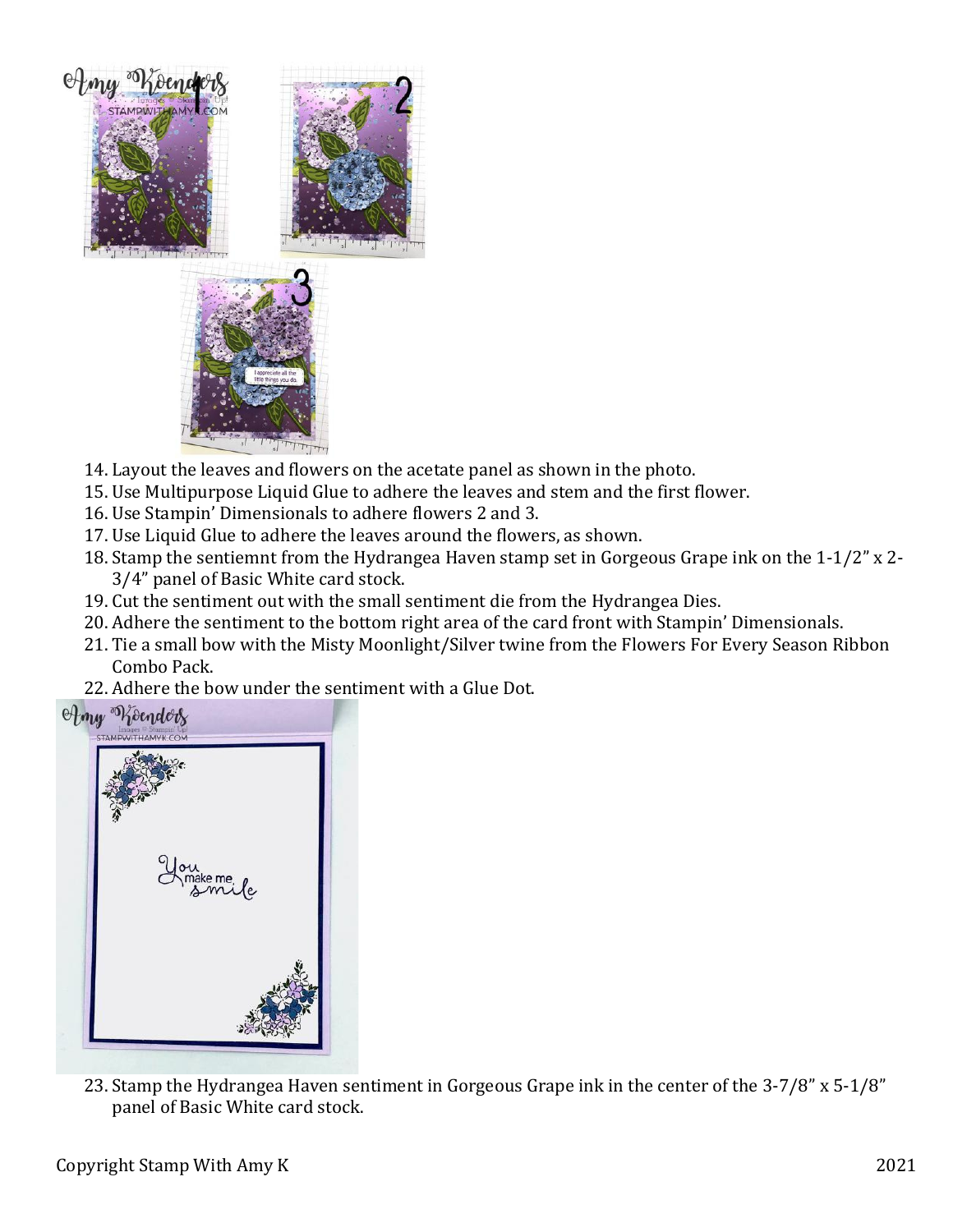- 24. Stamp the small corner-bouquet image from Hydrangea Haven in Tuxedo Black Memento ink in the upper left and lower right corners of the Basic White card stock panel.
- 25. Color the leaves on the stamped images with the Light Old Olive Stampin' Blends Marker.
- 26. Color the flowers on the stamped images with the Dark Purple Posy, Light Highland Heather and Light Misty Moonlight Stampin' Blends Markers.
- 27. Adhere the stamped panel to the remaining  $4$ " x 5-1/4" panel of Misty Moonlight card stock with Multipurpose Liquid Glue.
- 28. Adhere the layered panel to the inside of the Purple Posy card base with Multipurpose Liquid Glue.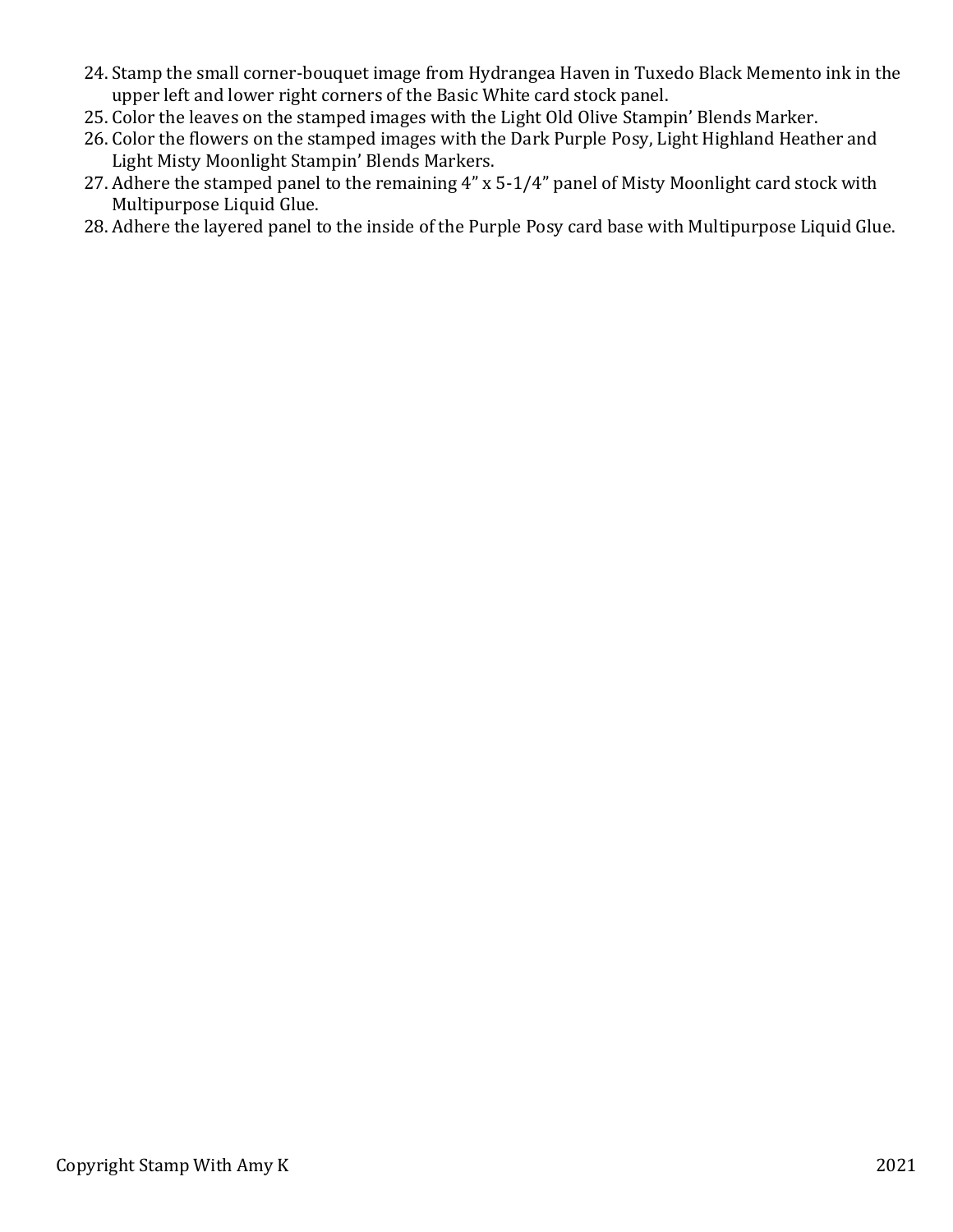# Hydrangea Haven Amazing Things Card



#### **Tools & Accessories:**

Stampin' Cut & Emboss Machine - 149653 Heat Tool - 129053 Paper Snips - 103579 Stitched So Sweetly Dies - 151690 Ornate Layers Dies - 152726 Subtle 3D Embossing Folder - 151775 Dainty Diamonds 3D Embossing Folder - 152702 White Stampin' Emboss Powder - 109132 Pearl Basic Jewels - 144219  $1/4$ " White Crinkle Seam Binding Ribbon – 151326 – 10" length Adhesive Sheets - 152334 Multipurpose Liquid Glue - 110755 Mini Glue Dots - 103683 Stampin' Seal - 152813 Stampin' Dimensionals - 104430

#### **Stamp Set Bundle:** Hydrangea Haven Bundle - 156251

**Ink:** VersaMark Ink - 102283

### **Card Stock:**

Rococo Rose - 150882 Blushing Bride - 131198 Pear Pizzazz - 131201 Mossy Meadow – 133676 Basic White - 159276 Hydrangea Hill Designer Series Paper – 154570

### **Card Stock Cuts:**

Rococo Rose  $-4-1/4$ " x 11" card base scored at 5-1/2", 1" x 2-1/4" panel, 2- $1/4$ " x 5-1/4" panel Blushing Bride  $- 2-1/4$ " x 2-1/4" panel Pear Pizzazz – 2-3/4" x 4" panel, 3-7/8" x  $5-1/8$ " panel Mossy Meadow -  $2-1/4$ " x 3-1/4" panel Basic White – two  $3-3/4$ " x 5" panels Hydrangea Hill Designer Series Paper - $2-1/4$ " x  $2-1/4$ " panel,  $1-1/8$ " x  $4-1/8$ " panel,  $1/2$ " x 3-3/4" panel

Copyright Stamp With Amy K 2021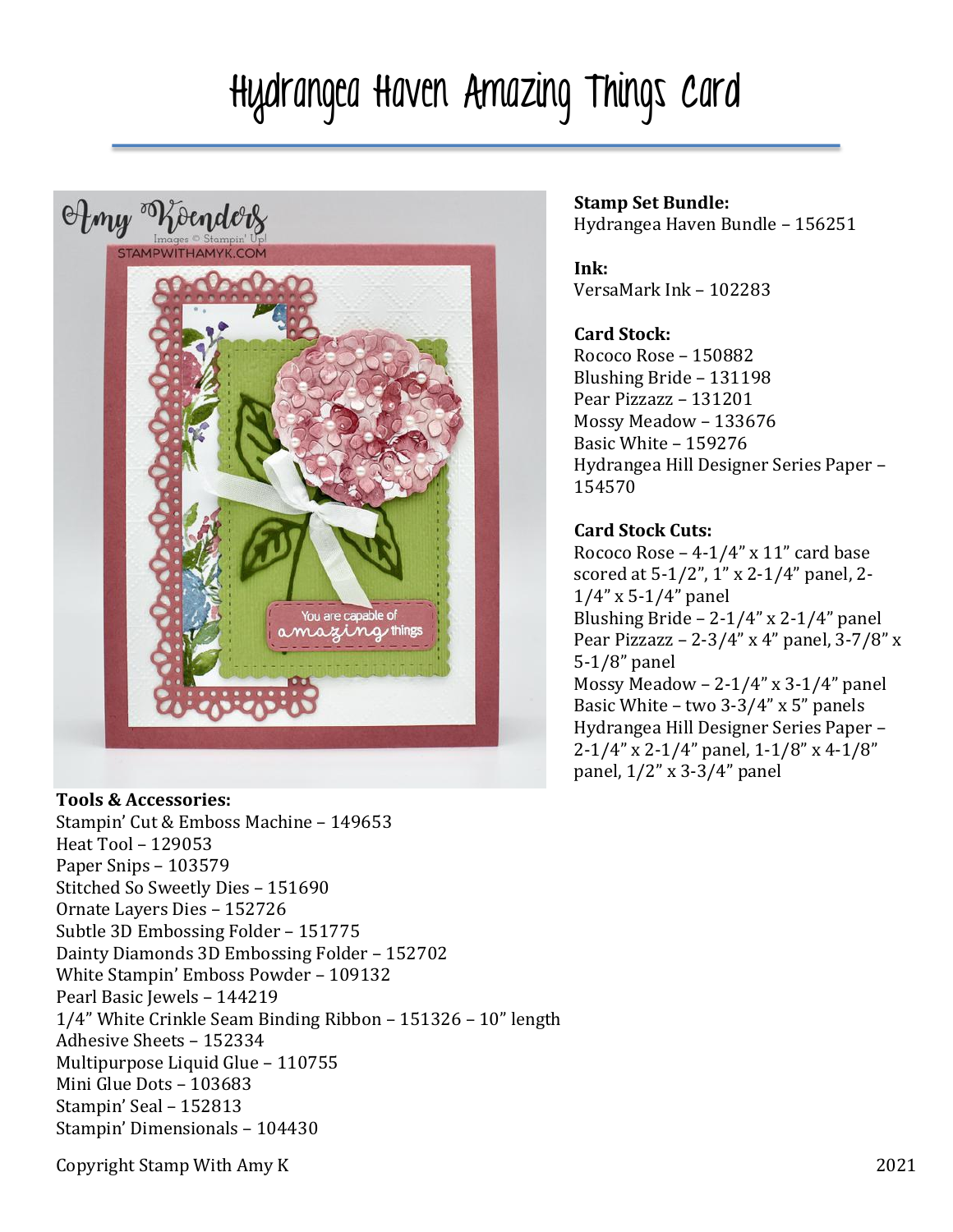

- 1. Emboss one of the 3-3/4" x 5" Basic White card stock panels with the Dainty Diamonds 3D Embossing Folder.
- 2. Adhere the embossed panel to the front of the Rococo Rose card base with Multipurpose Liquid Glue.
- 3. Cut the  $2-1/4$ " x  $5-1/4$ " Rococo Rose card stock panel with the long scalloped rectangle die from the Ornate Layers Dies.
- 4. Adhere the  $1-1/8$ " x 4-1/8" Hydrangea Hill DSP panel to the rectangle die cut panel with Multipurpose Liquid Glue.
- 5. Adhere the layered die cut panel to the left side of the card front with Multipurpose Liquid Glue.
- 6. Cut the 2-3/4" x 4" Pear Pizzazz card stock panel with the second largest scalloped rectangle die from the Stitched Rectangles Dies.
- 7. Emboss the Pear Pizzazz die cut rectangle with the Subtle 3D Embossing Folder.
- 8. Adhere the Pear Pizzazz panel to the card front with Stampin' Dimensionals.
- 9. Apply a piece of adhesive sheet to the back of the  $2-1/4$ " x  $3-1/4$ " Mossy Meadow card stock panel.
- 10. Cut the panel of the Mossy Meadow card with the detailed stem and leaves die from the Hydrangea Dies.
- 11. Cut the 2-1/4" x 2-1/4" Blushing Bride card stock panel with the solid flower die from the Hydrangea Dies.
- 12. Trim the stem off the Blushing Bride die cut with Paper Snips.
- 13. Cut the 2-1/4" x 2-1/4" Hydrangea Hill DSP panel with the detailed hydrangea flower die from the Hydrangea Dies.
- 14. Gently bend up each die cut petal in the Hydrangea Hill Designer Series Paper die cut flower.
- 15. Adhere the Hydrangea Hill DSP die cut flower to the Blushing Bride die cut flower with dots of Multipurpose liquid glue.
- 16. Adhere a small pearl to the center of each petal cluster on the flower to cover the die cut holes.
- 17. Peel the adhesive sheet backing off the Mossy Meadow stem and leaves die cut and adhere the stem and leaves to the Pear Pizzazz embossed die cut.
- 18. Adhere the flower to the Pear Pizzazz embossed die cut with Stampin' Dimensionals.
- 19. Stamp the sentiment from the Hydrangea Haven Photopolymer stamp set with VersaMark Ink on the 1" x 2-1/4" panel of Rococo Rose card stock.
- 20. Sprinkle the sentiment with White Stampin' Emboss powder, tap off the excess and heat emboss it.
- 21. Cut the sentiment out with the label die from the Hydrangea Dies.
- 22. Adhere the sentiment die cut to the card front with Glue Dots.
- 23. Make a bow with the  $1/4$ " White Crinkle Seam Binding ribbon.
- 24. Adhere the bow over the stem die cut with a Glue Dot.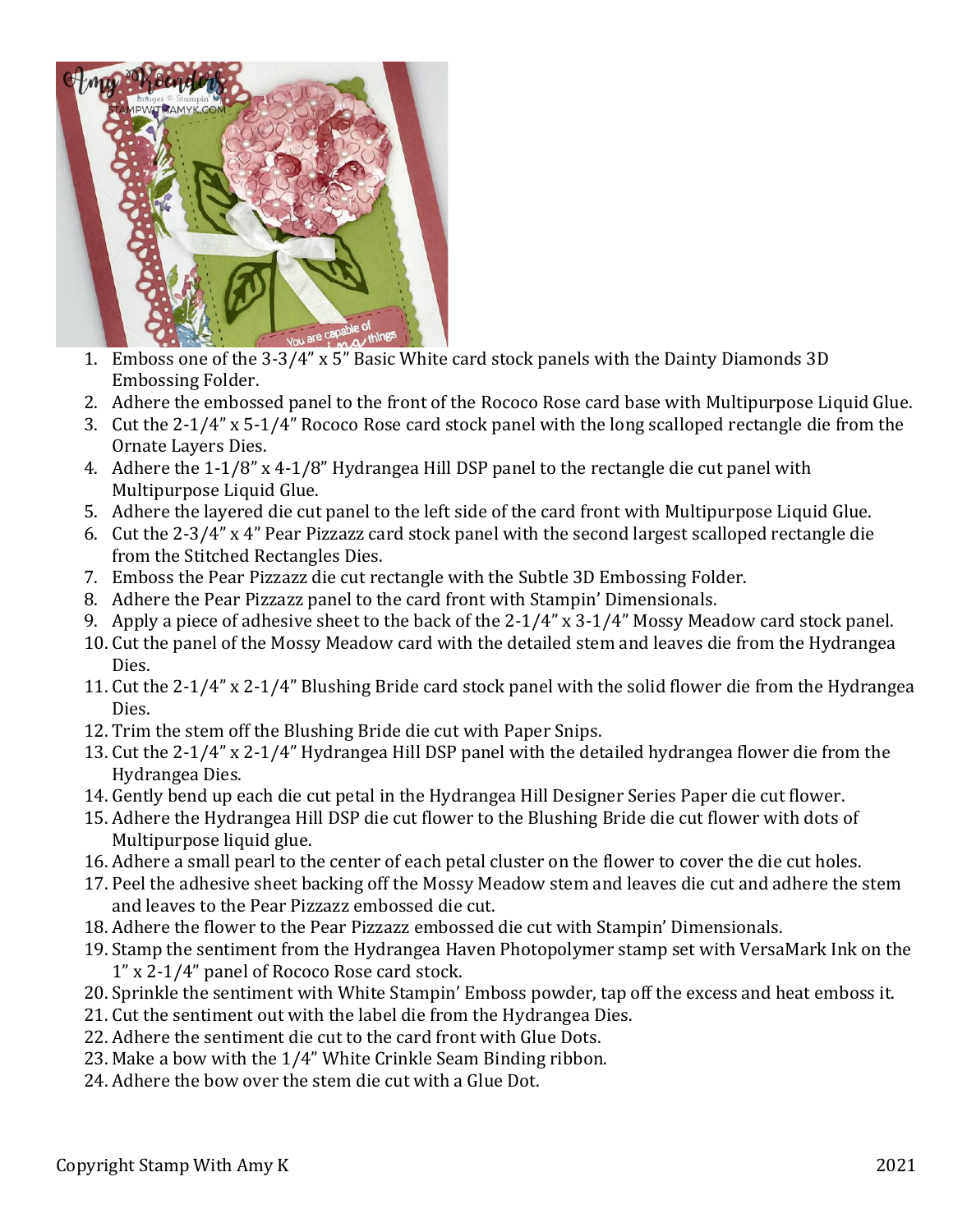

- 25. Adhere the 1/2" x 3-3/4" panel of Hydrangea Hill DSP to the bottom of the 3-3/4" x 5" panel of Basic White card stock with Stampin' Seal.
- 26. Adhere the  $3-3/4$ " x 5" Basic White card stock panel to the  $3-7/8$ " x 5-1/8" Pear Pizzazz card stock panel with Stampin' Seal.
- 27. Adhere the layered panel to the inside the Rococo Rose card base with Stampin' Seal.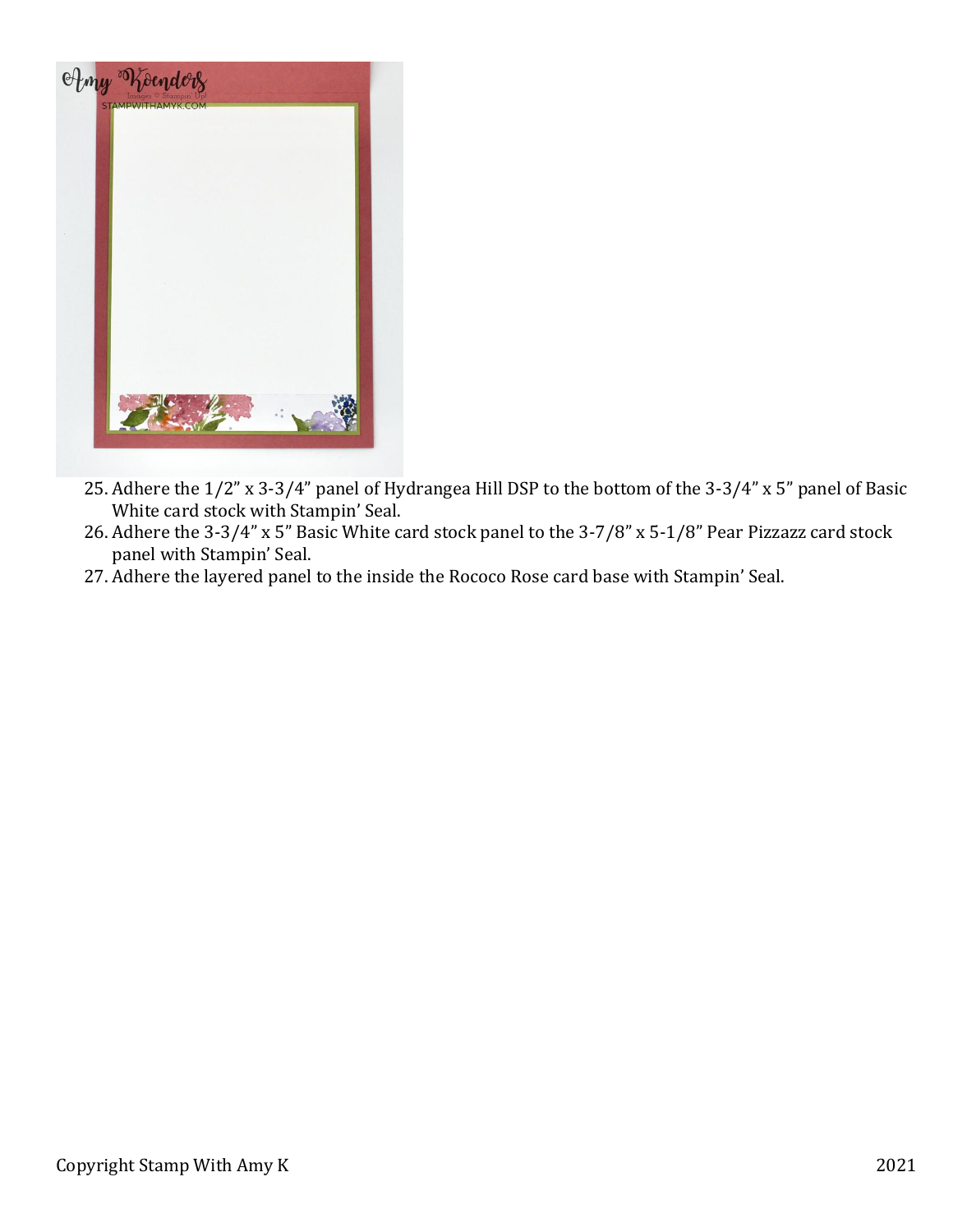# Hydrangea Haven Amazing You Card



### **Stamp Set Bundle:** Hydrangea Haven Bundle - 156251

**Ink:** Mossy Meadow – 147111

### **Card Stock:**

Misty Moonlight - 153081 Mossy Meadow – 133676 Old Olive – 100702 Basic White - 159276 Hydrangea Hill Mercury Glass Designer Acetate - 154574 Hydrangea Hill Designer Series Paper - 154570

## **Card Stock Cuts**:

Misty Moonlight  $-4-1/4$ " x  $11$ " card base scored at 5-1/2" Mossy Meadow -  $3-1/2$ " x  $3-1/2$ " panel Old Olive  $-3-1/2$ " x 3-1/2" panel Basic White  $-3-1/4$ " x 4-1/2" panel, 3- $3/4$ " x 5" panel,  $1-1/2$ " x 3" panel Hydrangea Hill Mercury Glass Acetate  $-3-3/4$ " x 4" panel Hydrangea Hill Designer Series Paper  $-3-1/4$ " x 4-1/2", hand cut images

**Tools & Accessories:** Stampin' Cut & Emboss Machine - 149653 Hydrangea Dies - 154326 Pastel Pearls - 154571 Gorgeous Grape  $3/8$ " Sheer Ribbon –  $154572$  – 5" length, 9" length Paper Snips - 103579 Stampin' Seal Tape - 152813 Mini Glue Dots - 103683 Multipurpose Liquid Glue - 110755 Stampin' Dimensionals - 104430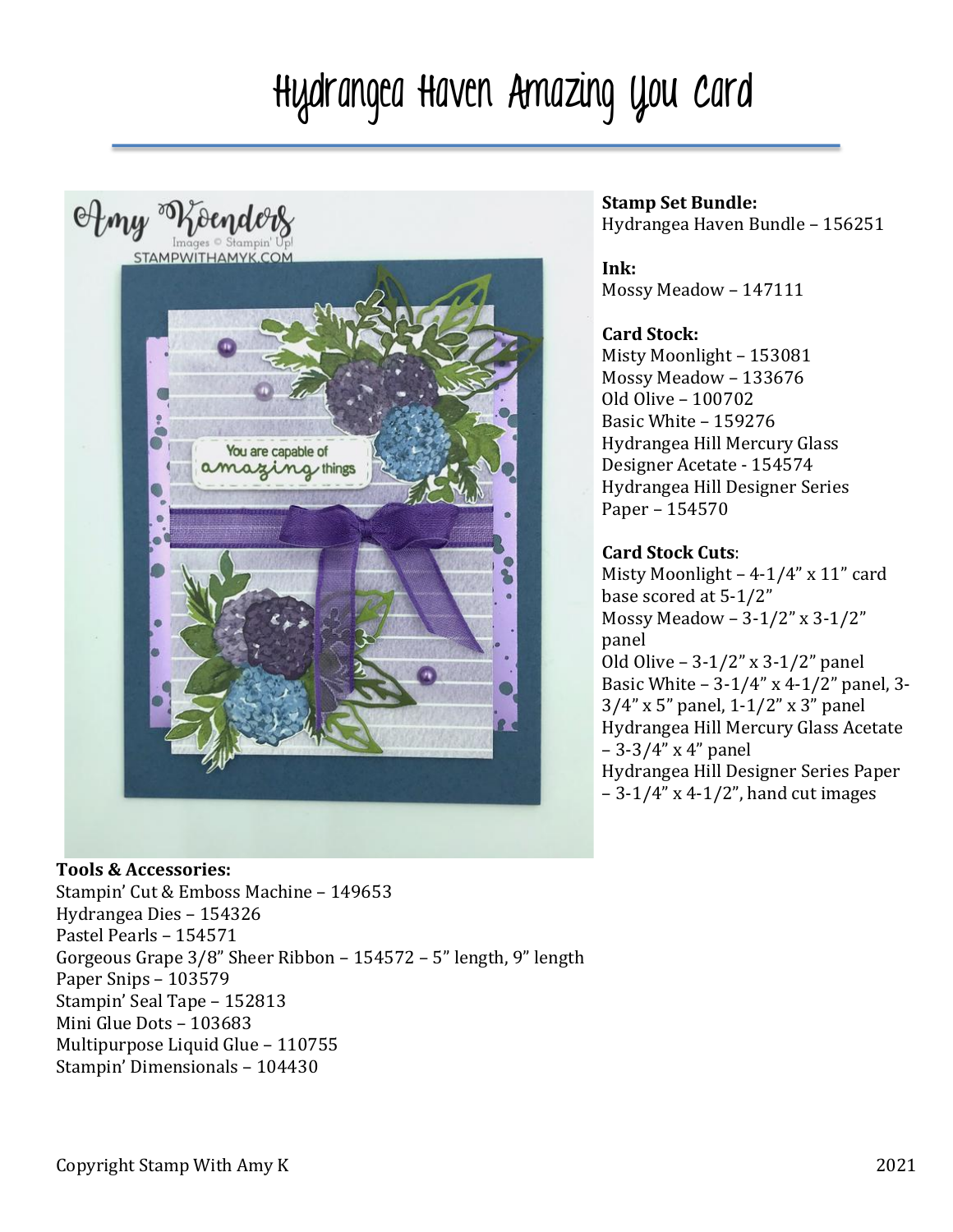

- 1. Adhere the 3-3/4" x 4" panel of Hydrangea Hill Mercury Glass Acetate with Stampin' Seal to the front of the Misty Moonlight card base, centered top to bottom and left to right.
- 2. Adhere the  $3-1/4$ " x  $4-1/2$ " panel of Hydrangea Hill Designer Series Paper to the  $3-1/4$ " x  $4-1/2$ " panel of Basic White card stock with Multipurpose Liquid Glue.
- 3. Use Paper Snips to fussy cut a two of the floral images from the Hydrangea Hill Designer Series Paper.
- 4. Adhere the floral images to the upper right and lower left corners of the Hydrangea Hill DSP panel with Glue Dots.
- 5. Cut stems from 3-1/2" x 3-1/2" panels of both Mossy Meadow and Old Olive card stock with the detailed dies from the Hydrangea Dies.
- 6. Snip the individual leaves from the stems.
- 7. Tuck the leaves under the edge of the floral images as shown and use Glue Dots to adhere them.
- 8. Wrap the 5" length of Gorgeous Grape 3/8" Sheer Ribbon around the layered DSP panel about 2" down from the top and secure the ends on the back side with tape.
- 9. Tie a bow from the 9" length of Gorgeous Grape 3/8" Sheer Ribbon.
- 10. Adhere the bow over the ribbon on the DSP panel with a Glue Dot, as shown.
- 11. Stamp the sentiment from the Hydrangea Haven stamp set in Mossy Meadow ink on the  $1-1/2$ " x 3" panel of Basic White card stock.
- 12. Cut out the sentiment with the small label die from the Hydrangea Dies.
- 13. Adhere the label to the DSP panel about  $1-1/4$ " down from the top edge using Stampin' Dimensionals.
- 14. Adhere the DSP panel to the card front with Stampin' Dimensionals, centering top to bottom and left to right.
- 15. Adhere three Pastel Pearls embellishments to the card front, as shown.